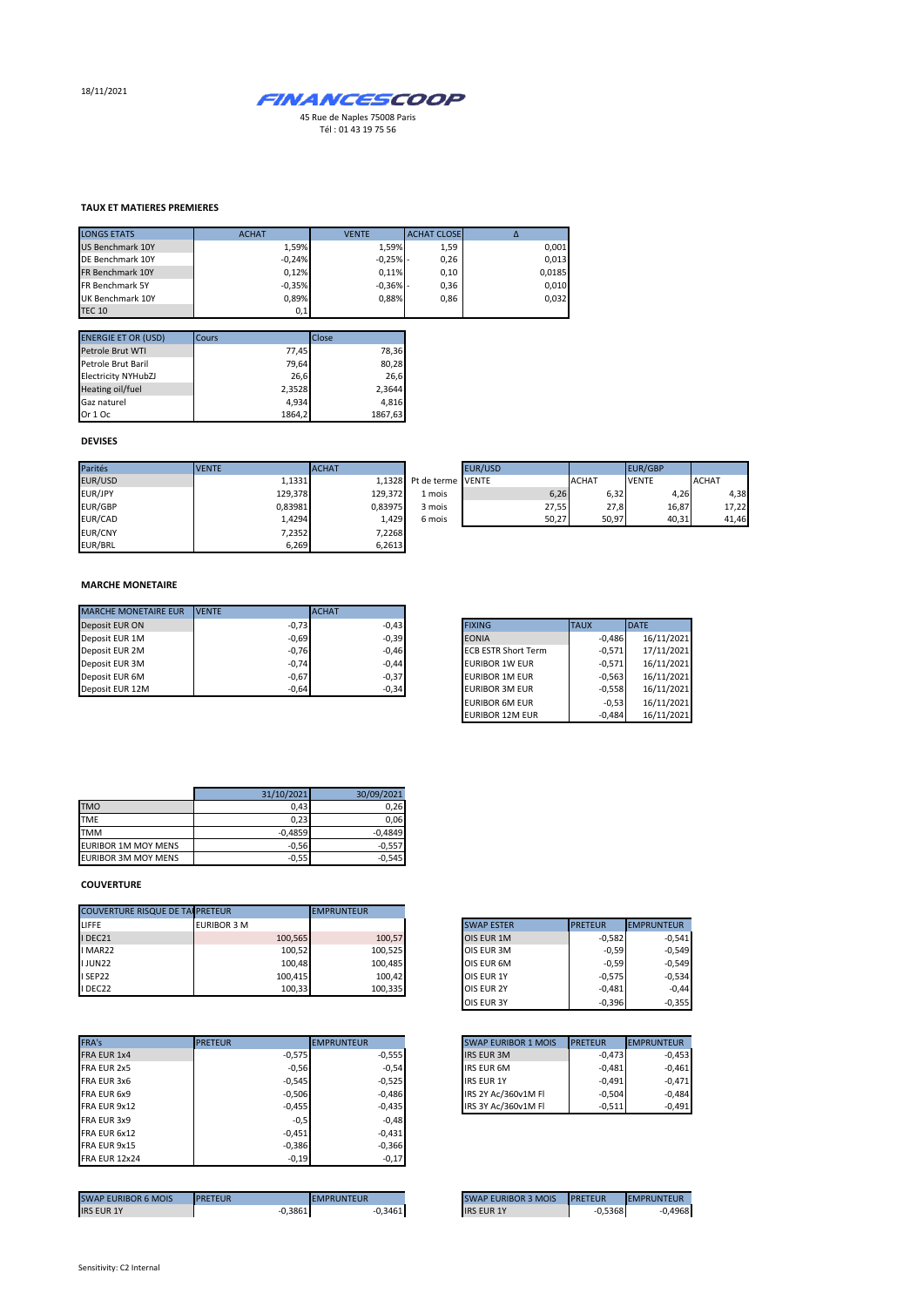| <b>IRS EUR 2Y</b>  | $-0.3924$ | $-0.3524$ | <b>IRS EUR 2Y</b>  | $-0,3928$ | $-0,3528$ |
|--------------------|-----------|-----------|--------------------|-----------|-----------|
| <b>IRS EUR 3Y</b>  | $-0,3768$ | $-0,3368$ | <b>IRS EUR 3Y</b>  | $-0.2775$ | $-0,2375$ |
| <b>IRS EUR 4Y</b>  | $-0,352$  | $-0,312$  | <b>IRS EUR 4Y</b>  | $-0,2023$ | $-0,1623$ |
| <b>IRS EUR 5Y</b>  | $-0,3179$ | $-0.2779$ | <b>IRS EUR 5Y</b>  | $-0.1485$ | $-0,1085$ |
| <b>IRS EUR 6Y</b>  | $-0,2773$ | $-0,2373$ | <b>IRS EUR 6Y</b>  | $-0.094$  | $-0.054$  |
| <b>IRS EUR 7Y</b>  | $-0,2313$ | $-0,1913$ | <b>IRS EUR 7Y</b>  | $-0,0369$ | 0,0031    |
| <b>IRS EUR 10Y</b> | $-0,0748$ | $-0,0348$ | <b>IRS EUR 10Y</b> | 0,1346    | 0.1746    |



ă 30Y

| <b>EURIBOR3M</b>      |            |                 |          |         |                     |          |
|-----------------------|------------|-----------------|----------|---------|---------------------|----------|
| <b>EURIBOR 3M EUR</b> | $-0,558$   |                 |          |         |                     |          |
| LIFFE EURIBOR3M/ROLLS | 18/11/2021 | 17/11/2021 TAUX | IΔ       |         | TAUX VEILLE   A/FIX |          |
| I DEC21               | 100,57     | 100,565         | $-0,570$ | 101,140 | $-0,565$            | $-0,012$ |
| I MAR22               | 100,52     | 100,525         | $-0,520$ | 101.040 | $-0,525$            | 0,038    |
| <b>IJUN22</b>         | 100.485    | 100.48          | $-0,485$ | 100.970 | $-0,480$            | 0,073    |
| ISEP22                | 100,42     | 100,41          | $-0,420$ | 100.840 | $-0,410$            | 0,138    |
| I DEC22               | 100.335    | 100.325         | $-0,335$ | 100.670 | $-0,325$            | 0,223    |
| I MAR23               | 100,22     | 100,21          | $-0,220$ | 100,440 | $-0,210$            | 0,338    |
| <b>IJUN23</b>         | 100,145    | 100,13          | $-0,145$ | 100,290 | $-0,130$            | 0,413    |
| ISEP23                | 100.09     | 100,08          | $-0,090$ | 100,180 | $-0,080$            | 0,468    |
| I DEC23               | 100,05     | 100.04          | $-0,050$ | 100,100 | $-0,040$            | 0,508    |
| I MAR24               | 100.015    | 100.005         | $-0,015$ | 100.030 | $-0,005$            | 0,543    |
| <b>IJUN24</b>         | 99,99      | 99,98           | 0,010    | 99,980  | 0,020               | 0,568    |
| ISEP24                | 99,97      | 99,96           | 0,030    | 99,940  | 0,040               | 0,588    |



-0,8 -0,6 -0,4

| <b>TAUX US EMPRUNTEUR</b> | $\overline{\phantom{a}}$ |            |       |        |           |
|---------------------------|--------------------------|------------|-------|--------|-----------|
|                           | 16/11/2021               | 15/11/2021 | Δ     | 1.6000 |           |
| Libor 1 Week/USD          | 0,0730                   | 0,0743     | 0,074 | 1,4000 |           |
| LIBOR USD 1M              | 0,0889                   | 0,0911     | 0,091 | 1.2000 |           |
| LIBOR 2M USD              | 0,1246                   | 0,1195     | 0,120 |        |           |
| LIBOR 3M USD              | 0,1600                   | 0,1579     | 0,158 | 1,0000 |           |
| LIBOR 6M USD              | 0.2278                   | 0,2254     | 0,225 | 0,8000 | -Taux     |
|                           | 17/11/2021               | 16/11/2021 |       | 0.6000 | $T$ aux-1 |